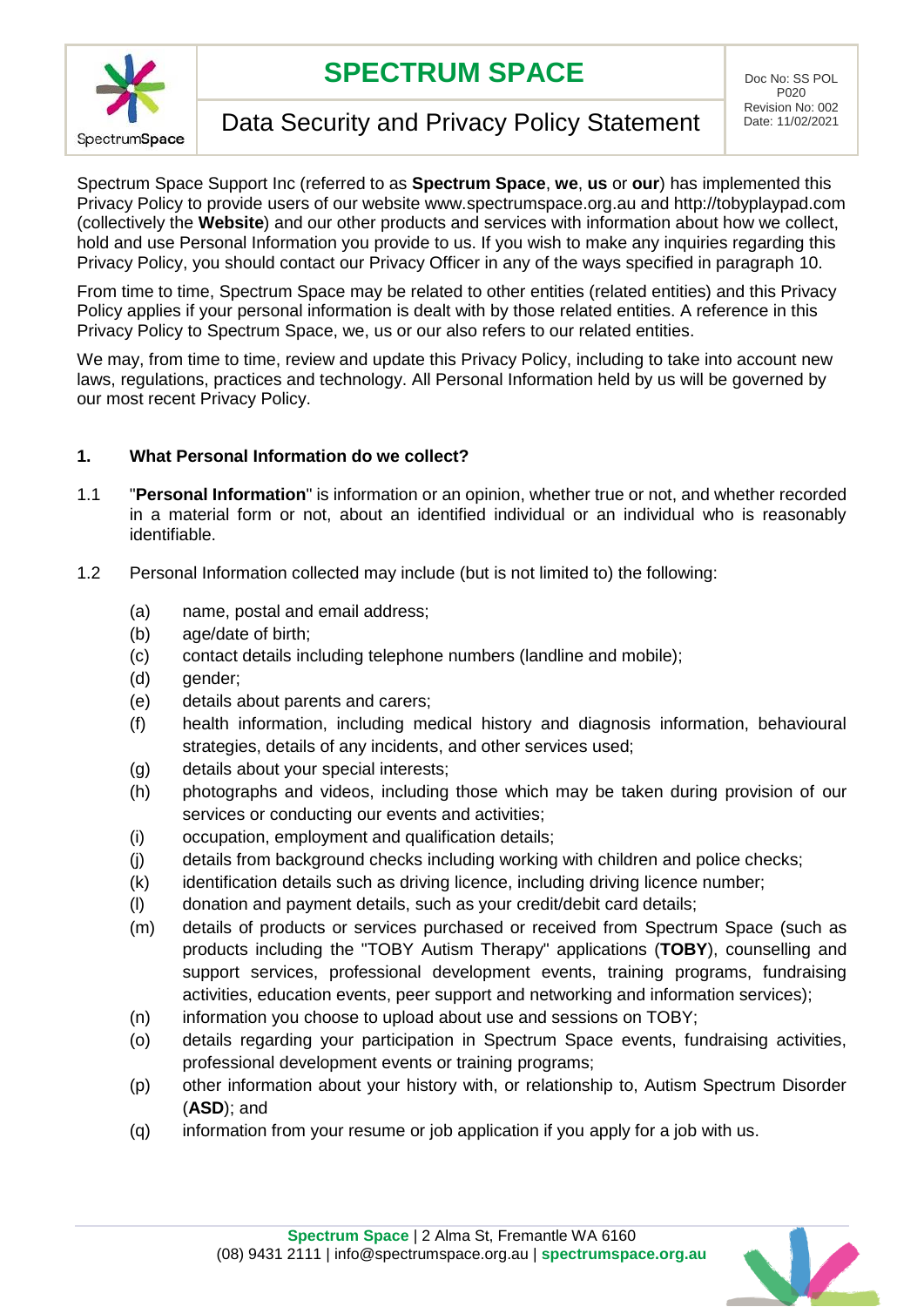## **2. When and why we collect Personal Information**

- 2.1 We collect your Personal Information to allow us to conduct our functions and activities, to market and sell our products and services and for the specified purposes set out in paragraph [4.](#page-2-0)
- 2.2 We may collect your Personal Information in the course of providing you with products or services, or when you:
	- (a) visit our Website (see paragraph [3\)](#page-1-0);
	- (b) apply or enrol for membership with Spectrum Space;
	- (c) buy or use our products or services;
	- (d) provide a donation to us;
	- (e) register for or use TOBY;
	- (f) request information about us, our products or our services;
	- (g) enrol for and attend a conference or workshop;
	- (h) provide feedback;
	- (i) fill in a form on our Website;
	- (j) provide information to us in the course of conducting or administering our relationship with you, or if your employer does so in the course of conducting or administering our relationship with your employer;
	- (k) submit a job application to us; or
	- (l) contact us, including by telephone, fax, email, post, via our Website, or in person.
- 2.3 We may also collect Personal Information about you via third parties (such as parents or carers, or other persons such as health professionals and social/community workers). However we will only collect your Personal Information in this way if it is unreasonable or impractical to collect this information directly from you or if we are otherwise permitted to do so.
- 2.4 Where we engage with you multiple times over a short period in relation to the same matter, we may not provide you with a separate notice about privacy each time we engage with you.

#### <span id="page-1-0"></span>**3. Information collected via our Website**

*3.1* Personal Information may be collected by us and by our third party service providers who assist us in operating the Website.

#### *Google Analytics*

- 3.2 We may use Google Analytics from time to time to help analyse how you use our Website and to increase search optimisation. Google Analytics generates statistical and other information about website use by means of cookies, which are stored on users' computers. The information generated may be used to create reports about the use of our Website. Google will store this information. We will not (and will not allow any third party to) use Google Analytics to track or to collect any personally identifiable information of visitors to our Website. We will not associate any data gathered from this Website with any personal information from any source as part of our use of Google Analytics.
- 3.3 If you do not want your Website visit data reported by Google Analytics, you can install the Google Analytics opt-out browser add-on. For more details on installing and uninstalling the addon, please visit the Google Analytics opt-out page at [https://tools.google.com/dlpage/gaoptout.](https://tools.google.com/dlpage/gaoptout.%20END%20OPT%201)

#### *Cookies*

3.4 Like many websites, our Website may use 'cookies' from time to time. Cookies are small text files that are transferred to a user's computer hard drive by a website for the purpose of storing information about a user's identity, browser type or website visiting patterns. Cookies may be

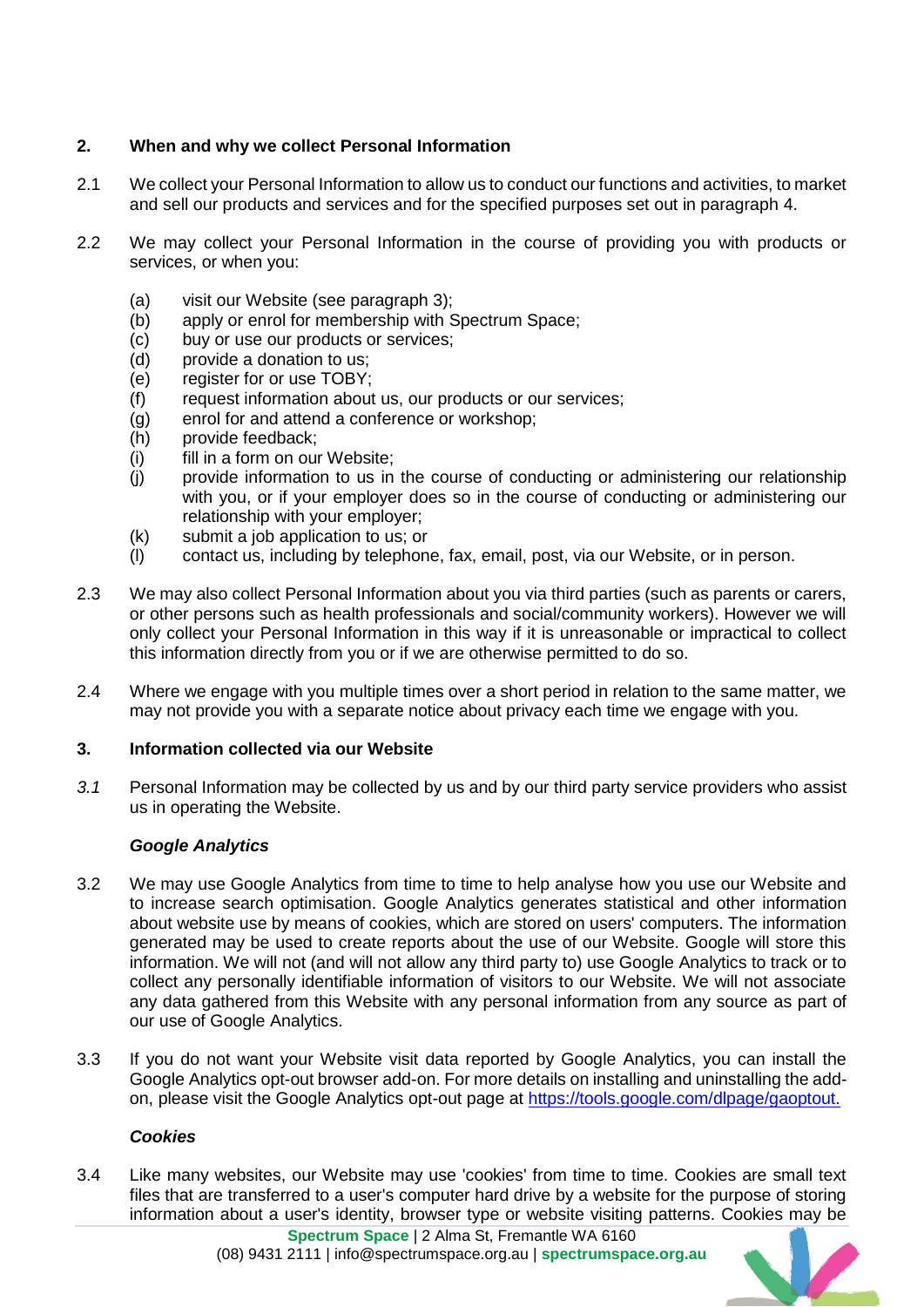used on our Website to monitor web traffic, for example the time of visit, pages visited and some system information about the type of computer being used. We use this information to compile aggregate data about site traffic and site interaction so that we can enhance the content and services offered on our Website and offer better site experiences and tools in the future.

- 3.5 Cookies are sometimes also used to collect information about what pages you visit and the type of software you are using. If you access our Website or click-through an email we send you, a cookie may be downloaded onto your computer's hard drive.
- 3.6 Cookies may also be used for other purposes on our Website but in each case none of the information collected can be used to personally identify you.
- 3.7 You can configure your browser to accept all cookies, reject all cookies, or notify you when a cookie is sent. Each browser is different, so check the "Help" menu of your browser to learn how to change your cookie preferences.
- 3.8 If you disable the use of cookies on your web browser or remove or reject specific cookies from our Website or linked sites then you may not be able to gain access to all of the content and facilities in those websites.

#### *Third party content (eg social media links)*

3.9 Some of the content on our Website includes applications made available by third parties, such as social media buttons or links that allow you to share content or links to our Website through the relevant third party platforms. These third party applications themselves may facilitate collection of information by those third parties, through your interaction with the applications and sometimes even if you do not interact directly with them. We are not responsible for the technical operation of these applications or the collection and use practices of the relevant third parties. Please visit the relevant third party websites to understand their privacy practices and options they may make available to you in relation to their collection of your Personal Information.

#### <span id="page-2-0"></span>**4. How we use your Personal Information**

- 4.1 We use the Personal Information we collect about you for our functions and activities, which may include the following:
	- (a) to process enrolments and applications for membership;
	- (b) to provide information, support and appropriate care to our members;
	- (c) to facilitate and conduct our activities and events;
	- (d) to communicate with you and provide you with information, products or services you have requested, including in relation to our operations, activities and objectives;
	- (e) to communicate with you about donations, products, services, campaigns, causes and events;
	- (f) to administer fundraising events (including to process receipts and conduct those events) and to communicate with you in relation to those events;
	- (g) to process and record donations;
	- (h) to enable you to assist us with volunteering, community fundraising, advocacy and other activities where we seek the community's assistance;
	- (i) to facilitate and conduct workshops and conferences;
	- $(i)$  to provide and administer TOBY and accounts registered for use with TOBY;
	- (k) to analyse the geographic demographics of recipients of our email communications;
	- (l) to promote and market our products and services to you or provide you with information that we believe may be of interest to you;
	- (m) to personalise and customise your experiences on our Website;
	- (n) to conduct research and analysis in relation to the needs of our customers to improve existing products or services or create new products or services, and to market our

V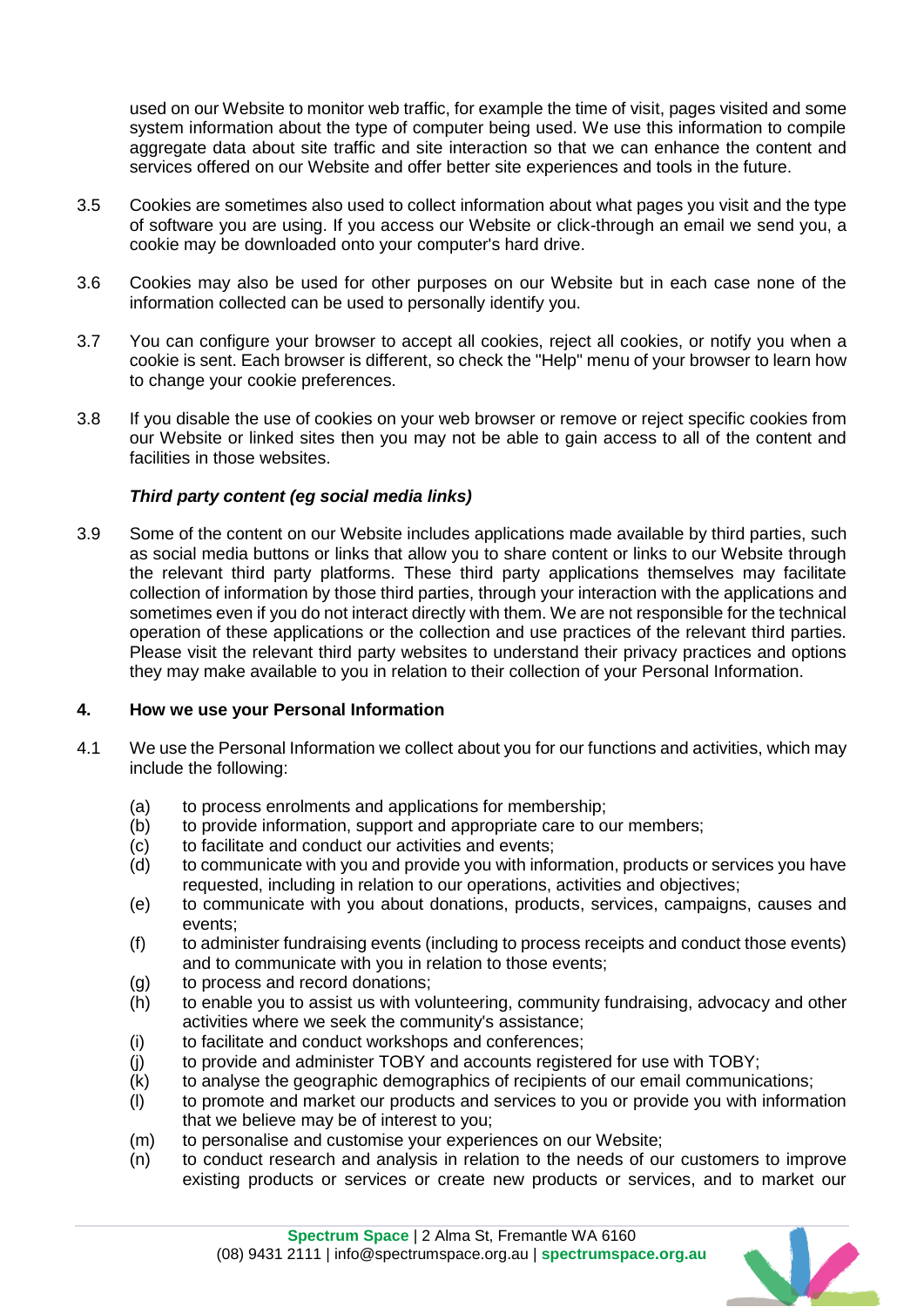products and services with a better understanding of your needs and the needs of customers generally;

- (o) to comply with relevant laws such as the *Working With Children (Criminal Record Checking) Act 2004* (WA) and the *State Records Act 2000* (WA);
- (p) to process any job application submitted by you; and
- (q) if you are an employee or other representative of an organisation to which we provide our products and services or a supplier or service provider to us, to evaluate and report on those products and services and to communicate with you about your or your organisation's engagement with us and otherwise as specified in this Privacy Policy.
- 4.2 We reserve the right at all times to monitor, review, retain, and/or disclose any information as necessary to satisfy any applicable laws, but we have no obligation to monitor the use of the Website or to retain the content of any user session.
- 4.3 We also collect, use and disclose Personal Information provided or generated in connection with the use of TOBY as specified at http://tobyplaypad.com/privacy/.
- 4.4 You consent to us using your Personal Information in the above ways.
- 4.5 We may collect and use your Personal Information for other purposes not listed above. If we do so, we will make it known to you at the time we collect or use your Personal Information.
- 4.6 We may otherwise collect, use or disclose your Personal Information:
	- (a) in accordance with this Privacy Policy or any agreement you enter into with us; or
	- (b) as required or authorised by law, including without limitation the Australian Privacy Principles under the *Privacy Act 1988 (Cth).*
- 4.7 If you choose not to provide your Personal Information to us for the purposes set out in this Privacy Policy, we may not be able to undertake certain activities for you such as providing you with requested information, products or services. For example, we need case history information for your child to be able to attend group sessions, and we need the membership form to be completed before permitting borrowing from the Argonaut Resource Centre.

#### **5. To whom we disclose your Personal Information**

- 5.1 Spectrum Space may disclose, or provide access to, your personal information to third parties in connection with the purposes described in paragraph [4.](#page-2-0) Depending on the nature of your engagement with us, we may disclose your Personal Information to our related entities, to third parties that provide products and services to us or through us, or to other third parties (such as your referee(s) in connection with a job application you have submitted).
- 5.2 We may also disclose your Personal Information to our website host or software application providers in certain limited circumstances, for example when our Website experiences a technical problem or to ensure that it operates in an effective and secure manner.

### **6. Overseas disclosures**

- 6.1 Some of your Personal Information may be transferred, stored, processed or used overseas by us or by third party service providers. This may happen if our related entities are overseas, if we outsource certain activities overseas or if transactions, information, services or products have an overseas connection. You consent to the collection, use, storage, and processing of your Personal Information outside of Australia.
- 6.2 In particular, your Personal Information may be disclosed to third party service providers which may store or access your Personal Information in the United States of America, and such other countries in which those parties or their, or our, computer systems may be located from time to

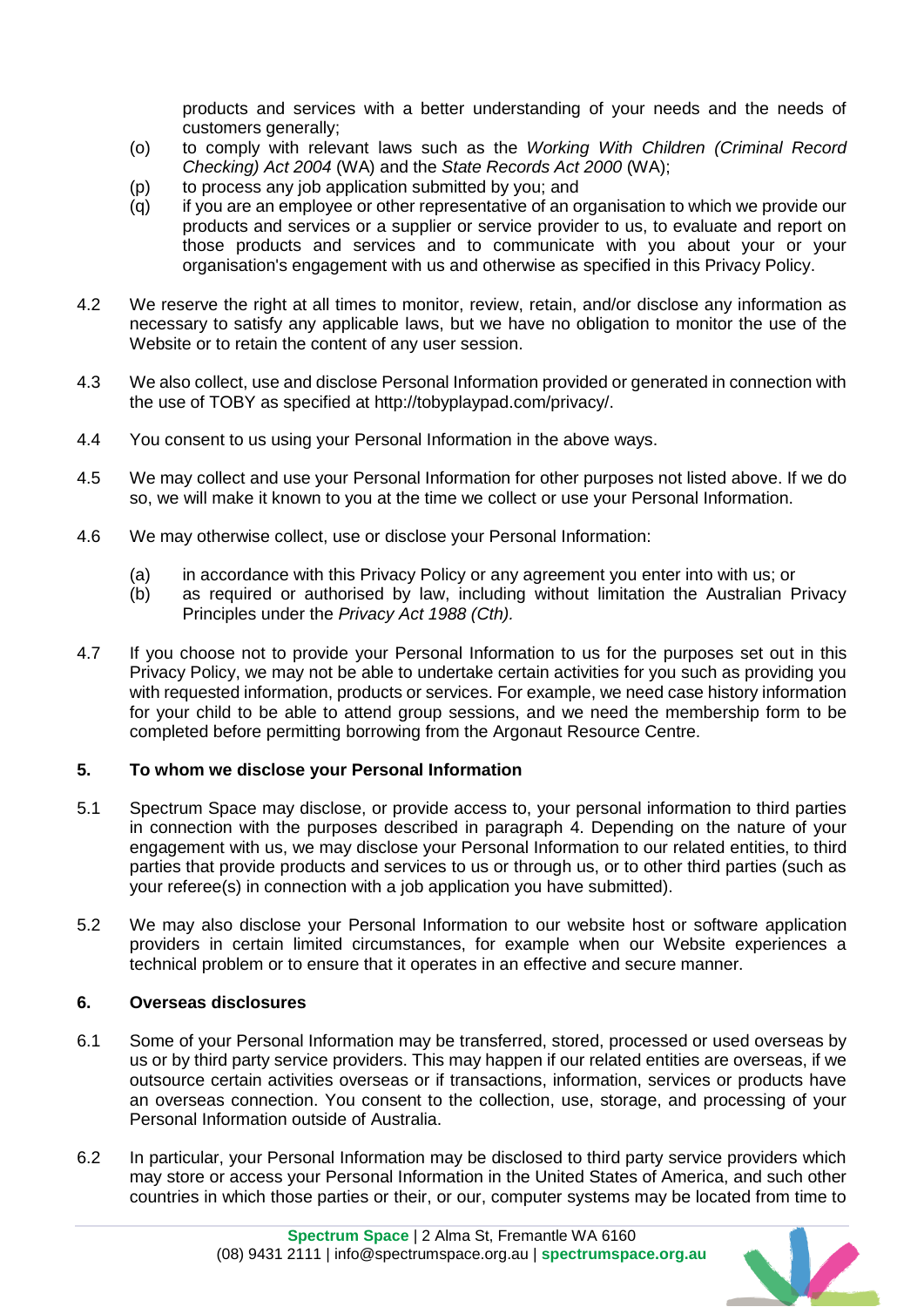time, where it may be used for the purposes described in this Privacy Policy. In these circumstances, you consent to the collection, use, storage and processing of your Personal Information in those countries.

#### **7. Marketing**

- 7.1 You consent to us using your Personal Information for sending you information, including promotional material, about us, our products and services, and information related to ASD, as well as the products and services of our related entities and third parties, now and in the future. You also consent to us sending you such information by means of direct mail, and email messages.
- 7.2 If you do not want to receive marketing information from us, you can do so in any of the following ways:
	- (a) clicking on the 'Unsubscribe' link in a direct marketing email that you have received from us; or
	- (b) contacting us using the contact details specified in paragraph [10.](#page-4-0)

#### **8. Accessing and updating your Personal Information**

- 8.1 You are entitled to access Personal Information that we hold about you. If you request access to your Personal Information, in ordinary circumstances we will give you full access to your Personal Information. However, there may be some legal or administrative reasons to deny access. If we refuse your request to access your Personal Information, we will provide you with reasons for the refusal where required by law.
- 8.2 A request for access can be made by contacting our Privacy Officer in any of the ways specified in paragraph [10.](#page-4-0)
- 8.3 We take all reasonable steps to ensure that any Personal Information we collect and use is accurate, complete and up-to-date. To assist us in this, you need to provide true, accurate, current and complete information about yourself as requested, and properly update the information provided to us to keep it true, accurate, current and complete. Please contact us in any of the ways specified in paragraph [10](#page-4-0) if you believe that the Personal Information is inaccurate or incomplete, and we will use all reasonable efforts to correct the information.

#### **9. Storage and security of Personal Information held by us**

- 9.1 We aim to keep your Personal Information secure. Any Personal Information that is collected via our Website or which is held on our computer systems is protected by safeguards including physical, technical and procedural methods.
- 9.2 If we find that we have no further need for your Personal Information we may remove it from our systems and destroy all record of it.

#### <span id="page-4-0"></span>**10. What to do if you have a question, problem or complaint about our use of your Personal Information or this Privacy Policy**

- 10.1 If you:
	- (a) have a query or concern about this Privacy Policy or our Personal Information handling processes;
	- (b) wish to make a complaint in relation to a breach of your privacy;
	- (c) would like to access your Personal Information held by us;